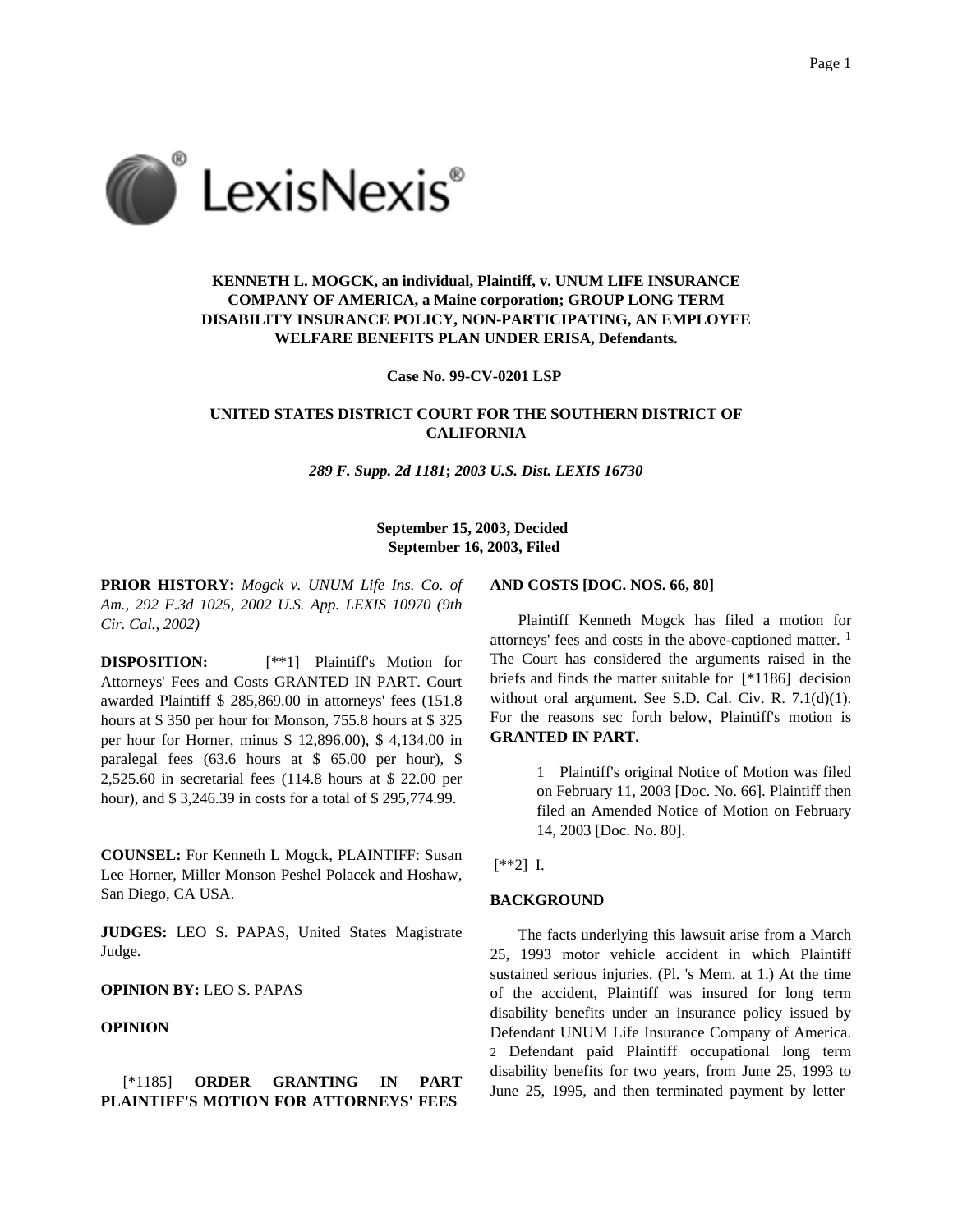dated June 1, 1995. (Id. at 1, 2.) The letter explained that Defendant would not extend benefits past June 25, 1995 as Defendant had determined that Plaintiff no longer met the definition of disability. 3

> 2 Under the terms of the policy, a qualified claimant was paid approximately sixty-six percent of his basic monthly earnings, following a ninety-one day elimination period. *Mogck v. UNUM Life Ins. Co. of America, 292 F.3d 1025, 1026 (9th Cir. 2002)*. Plaintiff, an electrician, earned § 48, 157 per year before becoming disabled. (Pl.'s Mem. at 1.)

> 3 The policy defined "disability" during the first two years of a claim as the insured's inability to perform each of the material duties of the participant's regular occupation. *Mogck, 292 F.3d at 1027*. "Disability" after two years was defined as the insured's inability to perform each of the material duties of "any gainful occupation for which he is reasonably fitted by training, education, or experience." *Id.* Defendant contends that Plaintiff "was a master electrician who had the training, education and experience to work in a number of supervisory positions available in his local area." (Def.'s Mem. at 3 n.1.)

[\*\*3] After pursuing administrative remedies, Plaintiff filed suit against Defendant on February 5, 1999 [Doc. No. 1]. Defendant contended that Plaintiff's action was untimely. The parties filed cross-motions for summary adjudication on the statute of limitations issue. Magistrate Judge Cynthia G. Aaron, <sup>4</sup> finding that Plaintiff's action was contractually barred by the three-year time limitation set forth in Defendant's policy, 5 issued an order on September 22, 2000 granting Defendant's motion for summary adjudication and denying Plaintiff's motion for partial summary adjudication [Doc. No. 36]. 6 Plaintiff appealed. On June 10, 2002, the Ninth Circuit issued a published opinion reversing and remanding the case for further proceedings. See *Mogck v. UNUM Life Ins. Co. of America, 292 F.3d 1025 (9th Cir. 2002)*. The appeals court disagreed with this Court's determination that Defendant's June 1, 1995 letter constituted an adequate "request for proof" under the policy, and found that Defendant thus "never took the steps necessary to trigger the running of the contractual time limitation under the policy." *Mogck, 292 F.3d at 1028*. Accordingly, the Ninth [\*\*4] Circuit held that Plaintiff's action was not time-barred. *Id. at 1029*.

4 In accordance with *28 U.S.C. § 636* [degrees]), *Fed. R. Civ. Proc. 73*, and the consent of the parties, this matter was referred to Magistrate Judge Aaron by order dated November 9, 1999 [Doc. Nos. 10, 11]. Following Magistrate Judge Aaron's appointment to the California Court of Appeal, this matter was referred to Magistrate Judge Leo S. Papas on February 4, 2003, pursuant to the above-cited authorities and the consent of the parties [Doc. No. 65].

5 The policy provided: "A claimant; or the claimant's representative cannot start any legal action: ... more than 3 years after the time proof of claim is required." *Mogck, 292 F.3d at 1027*.

6 Magistrate Judge Aaron's September 22, 2000 order also denied as moot the parties' cross-motions regarding the permissible scope of discovery.

[\*1187] On remand, the parties participated in a Settlement Conference before Magistrate Judge [\*\*5] James F. Stiven, which resulted in a settlement agreement dated November 13, 2002. (Pl. 's Mem. at 4; Def.'s Mem. at 4.)  $\frac{7}{7}$  The terms of the settlement included separate lump-sum payments to Plaintiff and Plaintiff's attorneys' firm, Miller, Monson. (Settlement Agreement and Release of Claims at 1.) The parties and Magistrate Judge Stiven agreed that Plaintiff's request for statutory attorneys' fees and costs would be submitted to the Court by formal motion.

> 7 Plaintiff initially filed a copy of the parties' confidential settlement agreement under seal. Pursuant to this Court's April 7, 2003 Order [Doc. No. 90], the settlement agreement was stricken from the docket and instead is deemed lodged with the chambers of Magistrate Judge Papas.

## **II.**

## **DISCUSSION**

## **A. Entitlement to Attorneys' Fees and Costs**

The long term disability contract at issue in this case is governed by the Employee Retirement Income Security Act of 1974 (ERISA), *29 U.S.C. § 1001 et seq.* In an ERISA [\*\*6] action, a court in its discretion may award attorneys' fees and costs to either party. *29 U.S.C. §*  $1132(g)(1)$ . The Ninth Circuit uses a five-factor test to determine whether an ERISA fee award is appropriate.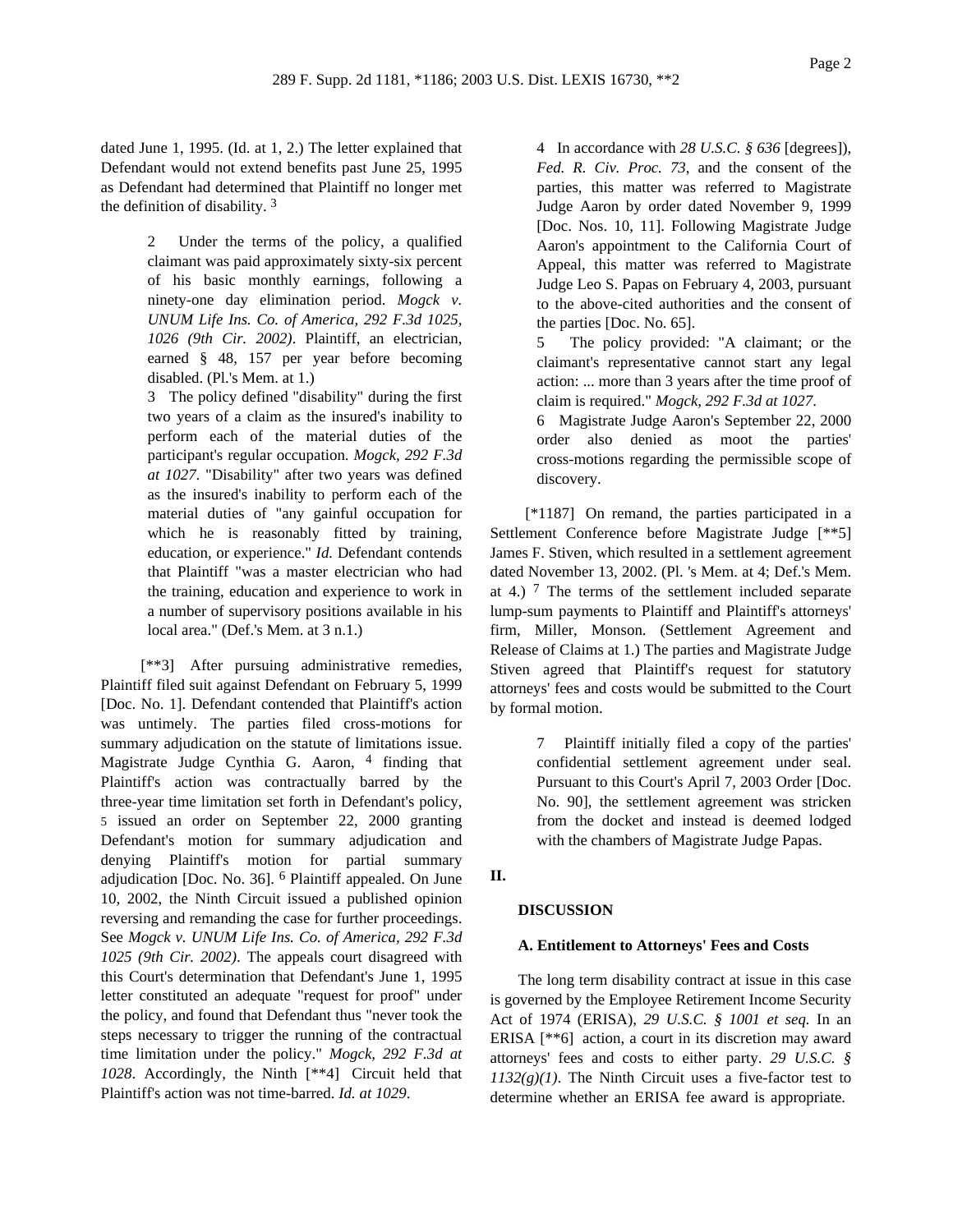See *Hummell v. S.B. Rykoff & Co., 634 F.2d 446 (9th Cir. 1980)*. 8 The five "Hummell" factors include: (1) the degree of the opposing parties' culpability or bad faith; (2) the ability of the opposing parties to satisfy an award of fees; (3) whether an award of fees against the opposing parties would deter others from acting under similar circumstances; (4) whether the parties requesting fees sought to benefit all participants and beneficiaries of an ERISA plan or to resolve a significant legal question regarding ERISA; and (5) the relative [\*1188] merits of the parties' positions. *Hummell, 634 F.2d at 453*.

> 8 Plaintiff's argument that a Hummell analysis is not required (see Pl.'s Mem. at 10-12) is unpersuasive as the cases upon which Plaintiff relies are distinguishable. In *Nelson v. EG&G Energy Measurements Group, Inc., 37 F.3d 1384 (9th Cir. 1994)*, the court stated that when a plaintiff prevails completely on the sole issue in question, receives the entire relief sought, and resolves a significant legal question, and these results are evident from an order of the district court, it is unnecessary for the court to engage in an analysis of the Hummell factors. *Nelson, 37 F.3d at 1392*. See also *Grosz-Salomon v. Paul Revere Life Ins. Co., 237 F.3d 1154 (9th Cir. 2001)*. In Nelson, the plaintiffs prevailed on a motion for summary judgment on the issue that constituted the "crux of the case" - the correct valuation date for individual retirement savings accounts. *Nelson, 37 F.3d at 1386, 1389*. In this case, it is not evident from any order of this Court, or any court, that Plaintiff prevailed on the "sole issue issue in question." Although Plaintiff relies on the Ninth Circuit opinion in Mogck to show he prevailed on a significant issue - the statute of limitations issue - this by no means was the sole issue in question in this case. (See, e.g., Decl. of Monson in Supp. of Mot. at P 17: "Of the approximately 10 sub-issues briefed on appeal, and the three primary issues orally argued, the Ninth Circuit reversed and remanded on just one of the issues." See also Decl. of Horner in Reply at P 9: "[This case] involved one claim for benefits, *under which a number of issues, both factual and legal, were present*" [emphasis in original].) Importantly, Plaintiff's prevailing on appeal did not entail that Plaintiff was entitled to the benefits sued upon. It is also not evident from any order of this Court, or any other court, that

Plaintiff received the entire relief sought. Indeed, the amounts set forth in Section III of Plaintiff's Motion, "Amount at Stake in this Action,"(see Pl.'s Mem. at 4-6), when compared to the amount received by Plaintiff by way of the parties' confidential settlement agreement, demonstrate that Plaintiff did not receive the full amount of monetary compensation requested. Accordingly, a Hummell analysis is appropriate in this case.

[\*\*7] When applying the Hummell factors, a district court should apply its discretion with the remedial purposes of ERISA in mind. See *Smith v. CMTA-IAM Pension Trust, 746 F.2d 587. 589 (9th Cir. 1984)*; see also *McElwaine v. US West, Inc., 176 F.3d 1167, 1172 (9th Cir. 1999)*. These purposes "should be liberally construed in favor of protecting participants in employee benefit plans." *Smith, 746 F.2d at 589*. "As a general rule, ERISA employee plaintiffs should be entitled to a reasonable attorneys' fee 'if they succeed on any significant issue in litigation which achieves some of the benefit the parties sought in bringing suit.'" *Id.*, citing *Hensley v. Eckerhart, 461 U.S. 424, 433, 76 L. Ed. 2d 40, 103 S. Ct. 1933 (1983)*.

In analyzing the Hummell factors, no one factor is necessarily decisive, and some may not be pertinent in a given case. *Carpenters S. Cal. Admin. Corp. v. Russell, 726 F.2d 1410, 1416 (9th Cir. 1984)*. The Hummell factors "reflect a balancing" and not all factors need to weigh in favor of a fee award. *McElwaine, 176 F.3d at 1173*. The Court will discuss each factor in [\*\*8] turn.

#### **1. Defendant's Culpability or Bad Faith**

Plaintiff correctly argues that although a finding of bad faith will always justify a fee award, it is not required. See *Smith, 746 F.2d at 590*. Plaintiff goes on to argue that, in any event, Defendant did demonstrate bad faith in its handling of Plaintiff's disability claim. (Pl.'s Mem. at 13.) As Defendant points out, however, the parties never litigated the merits of Plaintiff's claim, and thus the propriety of Defendant's claims decision was never adjudicated. Accordingly, the Court does not find evidence that Defendant acted in bad faith in this matter. This factor weighs against awarding attorneys' fees to Plaintiff.

#### **2. Defendant's Ability to Satisfy a Fee Award**

Defendant concedes that it has the ability to satisfy a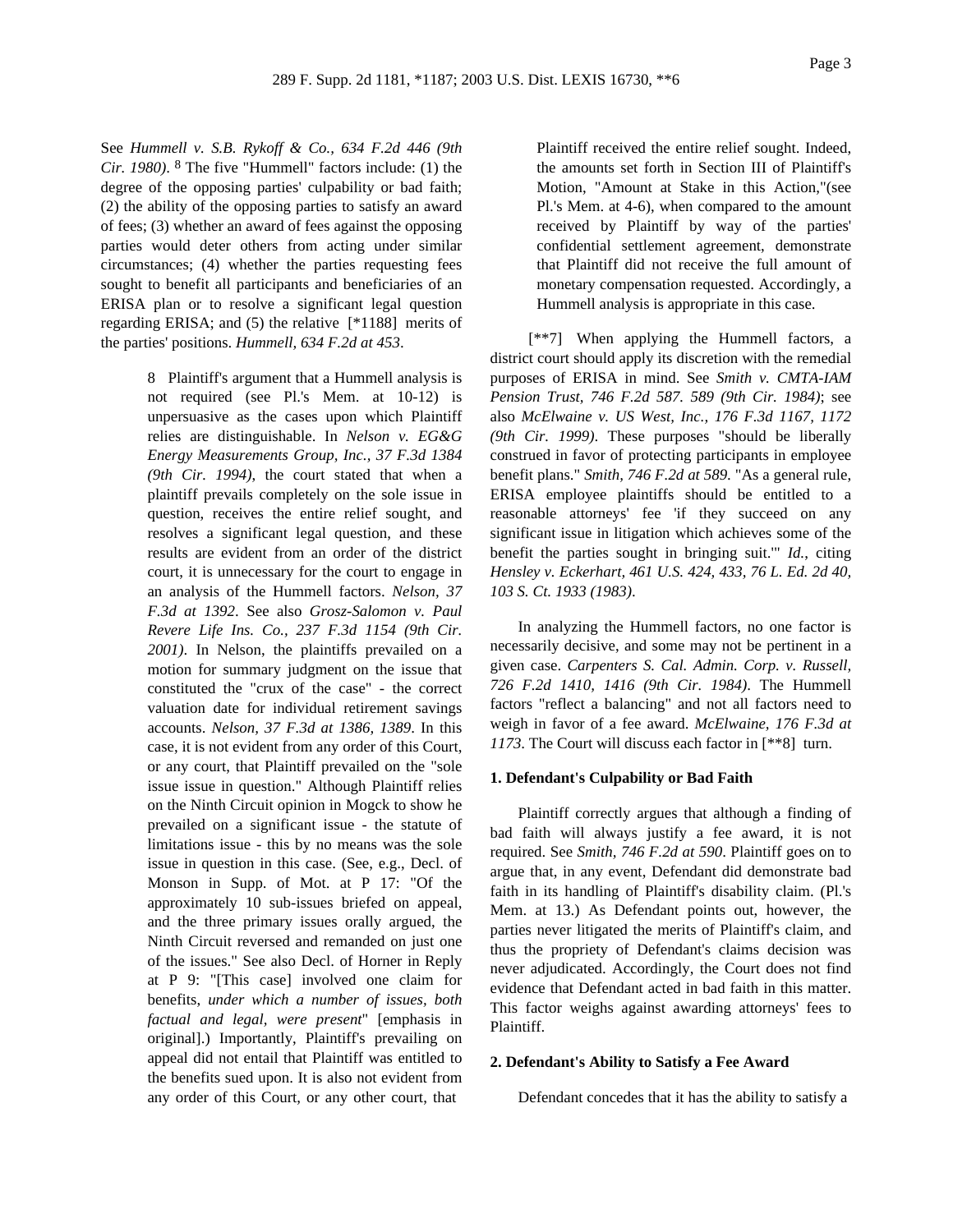fee award. (Def.'s Mem. at 8.) Thus, this factor weighs in favor of awarding attorneys' fees to Plaintiff. 9

> "Based on this factor alone, absent special circumstances, a prevailing ERISA employee should ordinarily receive attorney's fees from the defendant." *Smith, 746 F.2d at 590*.

## [\*\*9] **3. Deterrence**

This factor requires the Court to consider whether an award of fees against Defendant would deter others from similar conduct in the future. Plaintiff argues that unreasonable claims procedures and decisions would be deterred with an award of attorneys' fees, a positive result. See, e.g., *Smith, 746 F.2d at 590* ("An award of reasonable attorney's fees would deter [insurers] from opposing employee participant claims if the amount of the claim and the reasonableness of the employee's claims are such that the plaintiff's chances of success are great."). See also *McElwaine, 176 F.3d at 1173* ("A fee award would deter other [insurers] from forcing beneficiaries to undertake costly litigation to preserve their claims."). Defendant argues that an award of fees would deter insurers from pursuing legitimate defenses, a negative result. See, e.g., *Santa Monica Culinary Welfare Fund v. Miramar Hotel Corp., 920 F.2d 1491, 1495 (9th Cir. 1990)* (declining to award attorneys' fees when, *inter alia,* the defendant's conduct was not of the sort that required the court to deter others from acting similarly in the future). [\*\*10] Although Plaintiff is correct that unreasonable claims handling practices might be curbed with an award of attorneys' [\*1189] fees in this case, there has been no showing that Defendant's claims handling was unreasonable. And, although Defendant's position regarding the statute of limitations was ultimately disagreed with by the Ninth Circuit, it was a legitimate position for it to take, as evidenced by this Court's initial ruling in favor of Defendant on summary adjudication [see Doc. No. 36]. Therefore, the Court finds that this factor weighs neither in favor of nor against an award of attorneys' fees to Plaintiff.

## **4. Benefit to All Plan Participants and Beneficiaries or Resolution of a Significant Legal Question**

Plaintiff argues that he succeeded in obtaining a "published Circuit determination interpreting terms of the contract and insurer disclosure duties which, if violated, will bar enforcement of a time limitations bar." (Pl.'s Mem. at 16.) Defendant counters that Plaintiff brought

suit to benefit himself only, that he negotiated a settlement for himself only, and that the Ninth Circuit's decision does not mean that Plaintiff conferred a benefit to other ERISA plan participants, [\*\*11] in that the decision was specific to the facts of this case and the language in Defendant's insurance policy. (Def.'s Mem. at 9-10.)

Although Plaintiff brought this suit to benefit himself, the Court agrees that Plaintiff's suit, and appeal, could benefit ERISA plan participants and beneficiaries by helping to resolve contractual statute of limitations and contractual language interpretation issues. "When the positions of both parties have some merit ... a decision clarifying the terms of a plan after litigation would 'benefit all participants and beneficiaries' by settling a disputed provision or an ambiguity." *Smith, 746 F.2d at 590*. Such a decision "often depend[s] on a plaintiff's initiative in bringing suit." Id., quoting *Carpenters S. Cal. Admin. Corp., 726 F.2d at 1416*. Therefore, this factor weighs in favor of awarding attorneys' fees to Plaintiff.

#### **5. The Relative Merits of the Parties' Positions**

Plaintiff argues that both his disability claim and his position on the statute of limitations had strong merit, as evidenced by the contents of the administrative record and the Ninth Circuit opinion respectively. (Pl.'s Mem. at 17.) Defendant [\*\*12] contends that the merits of Plaintiff's disability claim were never determined because the case settled before the issue of whether Plaintiff was disabled under Defendant's plan was litigated. (Def.'s Mem. at 10.) Defendant also again argues that its position on the statute of limitations was valid, as demonstrated by this Court's initial ruling in its favor. (Id.)

The Court agrees that there is no evidence demonstrating the merits of Plaintiff's disability claim, as the case settled before the merits were litigated. The Court also agrees that Defendant's stance on the statute of limitations was legitimate, even though the Ninth Circuit ultimately ruled against Defendant. However, "the relative merits of the parties' positions ... is, in the final analysis, the result obtained by the plaintiff." *Smith, 746 F.2d at 590*. "By way of settlement, [Plaintiff] received a portion of what he brought suit to recover, and so crossed the 'statutory threshold' entitling him to recover fees from the defendant." *Id. at 591* (citing *Hensley, 461 U.S. at 434-35*.) Thus, this factor weighs in favor of awarding attorneys' fees to Plaintiff.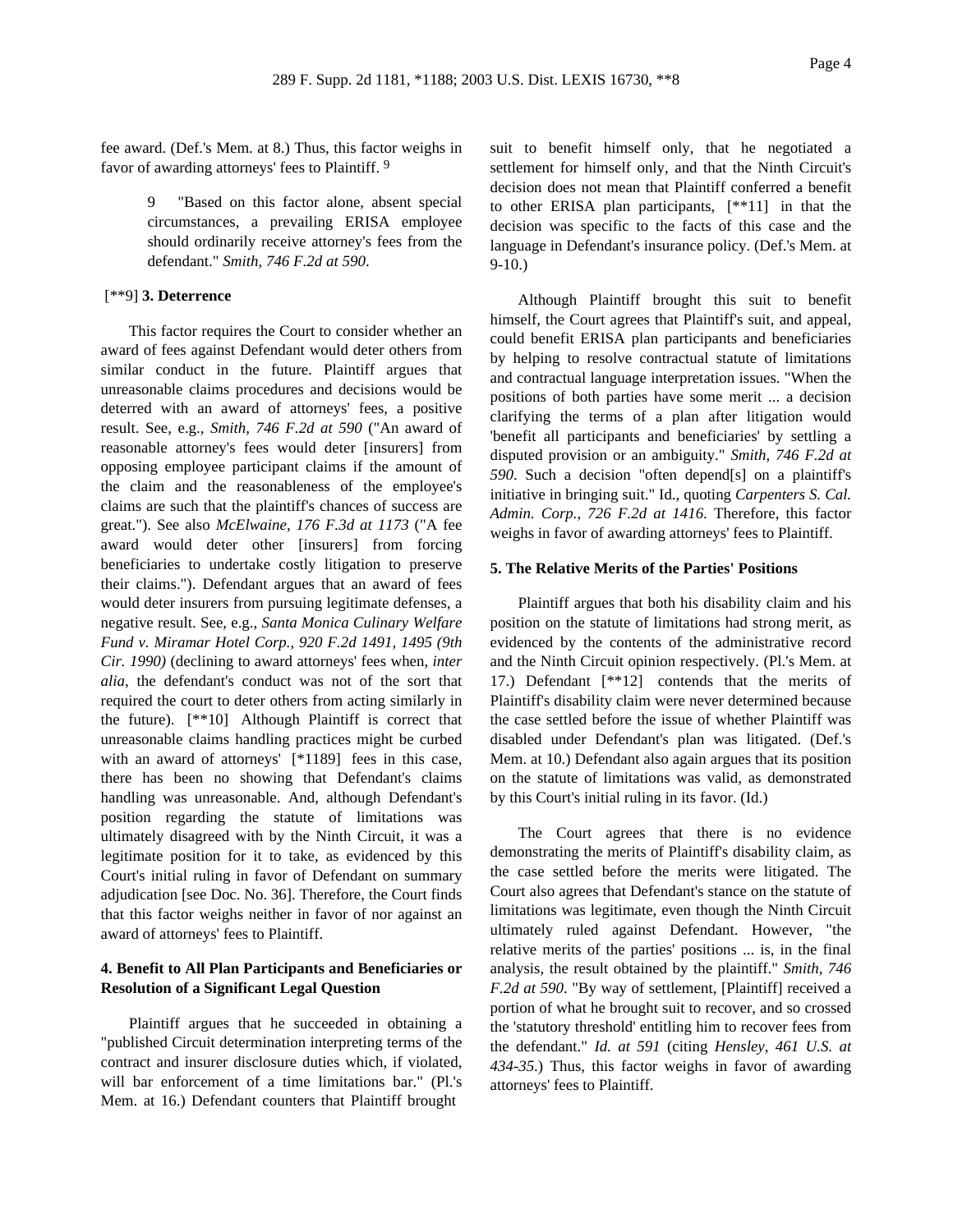After [\*\*13] balancing the Hummell factors, and finding no special circumstances that would render an award of attorneys' fees unjust (see *Smith, 746 F.2d at 589*), this Court exercises its discretion and awards Plaintiff his reasonable attorneys' fees as set forth below.

#### [\*1190] **B. Fee Calculation**

Plaintiff requests fees in the amount of \$ 351,217.20, consisting of 175.3 hours of work by Attorney Monson at \$ 350.00 per hour, 868.8 hours of work by Attorney Horner at \$ 325.00 per hour, 63.6 hours of paralegal time at \$ 65.00 per hour, and 153.1 hours of secretary time at \$ 22.00 per hour. (Pl.'s Mem. at 23.) In addition, Plaintiff seeks additional fees for "approximately two days' work" to compensate Plaintiff for filing the reply and objections to evidence regarding the instant motion,  $10$  as well as for three hours spent reviewing the papers for confidential information and resubmitting the reply brief. <sup>11</sup> Defendant contends that the amount of fees sought are "excessive and patently unreasonable." (Def.'s Mem. at 11.)

> 10 Plaintiff's initial fee request included eight hours of Horner's time for preparation of the reply brief in this matter. (See Decl. of Monson in Supp. of Mot., Ex. A at 33.) Plaintiff claims that "the type of Opposition" received from Defendant required that more time than anticipated was spent preparing the reply and accompanying documents, hence the request for additional fees. (See Decl. of Horner in Reply at P 16.)

[\*\*14]

11 See this Court's Order Regarding Plaintiff's Motion for Attorneys' Fees filed April 7, 2003 [Doc. No. 90] for further details.

Attorneys' fees in ERISA actions are calculated using a hybrid lodestar/multiplier approach. See *Van Gerwen v. Guarantee Mut. Life Co., 214 F.3d 1041, 1045 (9th Cir. 2000)*; *McElwaine, 176 F.3d at 1173*. The court first determines the "lodestar" amount by multiplying the number of hours reasonably expended on the litigation by a reasonable hourly rate. *Van Gerwen, 214 F.3d at 1045*. The party seeking a fee award must submit evidence supporting the hours worked and the rate claimed.*Id.* The court may then adjust the lodestar upward or downward using a "multiplier" based on factors not subsumed in the initial calculation of the lodestar. Id.

To determine the reasonable amount of attorneys'

fees, courts shall consider the following factors: (1) the time and labor required; (2) the novelty and difficulty of the issues; (3) the skill requisite to perform the legal service properly; (4) the preclusion of employment  $[**15]$  by the attorney due to acceptance of the case; (5) the customary fee; (6) time limitations imposed by the client or the circumstances; (7) the amount involved and the results obtained; (8) the experience, reputation, and ability of the attorneys; (9) the "undesirability" of the case; (10) the nature and length of the professional relationship with the client; and (11) awards in similar cases. *Van Gerwen, 214 F.3d at 1045 n.2*, citing *Hensley, 461 U.S. at 430 n.3*.

#### **1. Hourly Rate**

Plaintiff claims that his attorneys are entitled to recover the "market rates" of \$ 350.00 per hour for Monson and \$ 325.00 per hour for Horner. In support of his claim, Plaintiff submits declarations from eight ERISA attorneys who practice in the Ninth Circuit to demonstrate that Monson's and Horner's actual fees of \$ 295.00 and \$ 250.00, respectively, are below prevailing market rates. Defendant argues that Plaintiff's counsels' normal hourly rates, not the "market rates," should be used.

After review of the eleven factors set forth above, and the attorney declarations submitted by Plaintiff, the Court finds that the rates of \$ 350.00 per hour for Monson and \$ 325.00 [\*\*16] per hour for Horner are reasonable attorneys' rates in this case. Monson's and Horner's actual rates indeed appear to be below prevailing market rates. Although the Court recognizes that the "relevant community," when determining [\*1191] appropriate attorneys' rates, is generally the one in which the district court sits (see *Davis v. Mason County, 927 F.2d 1473, 1488 (9th Cir. 1991)*, *overruled on other grounds by Davis v. City and County of San Francisco, 976 F.2d 1536, 1556 (9th Cir. 1992))*, it is appropriate to consider the declarations of attorneys in other jurisdictions because ERISA cases involve a national standard, and attorneys practicing ERISA law in the Ninth Circuit tend to practice in different districts. Furthermore, the Court observes that ERISA cases are often considered to be complex, ERISA plaintiff cases are often undesirable, and Plaintiff's attorneys possess extensive experience in ERISA law.

Accordingly, the Court finds that the \$ 350.00 and \$ 325.00 per hour rates sought by Plaintiff are within the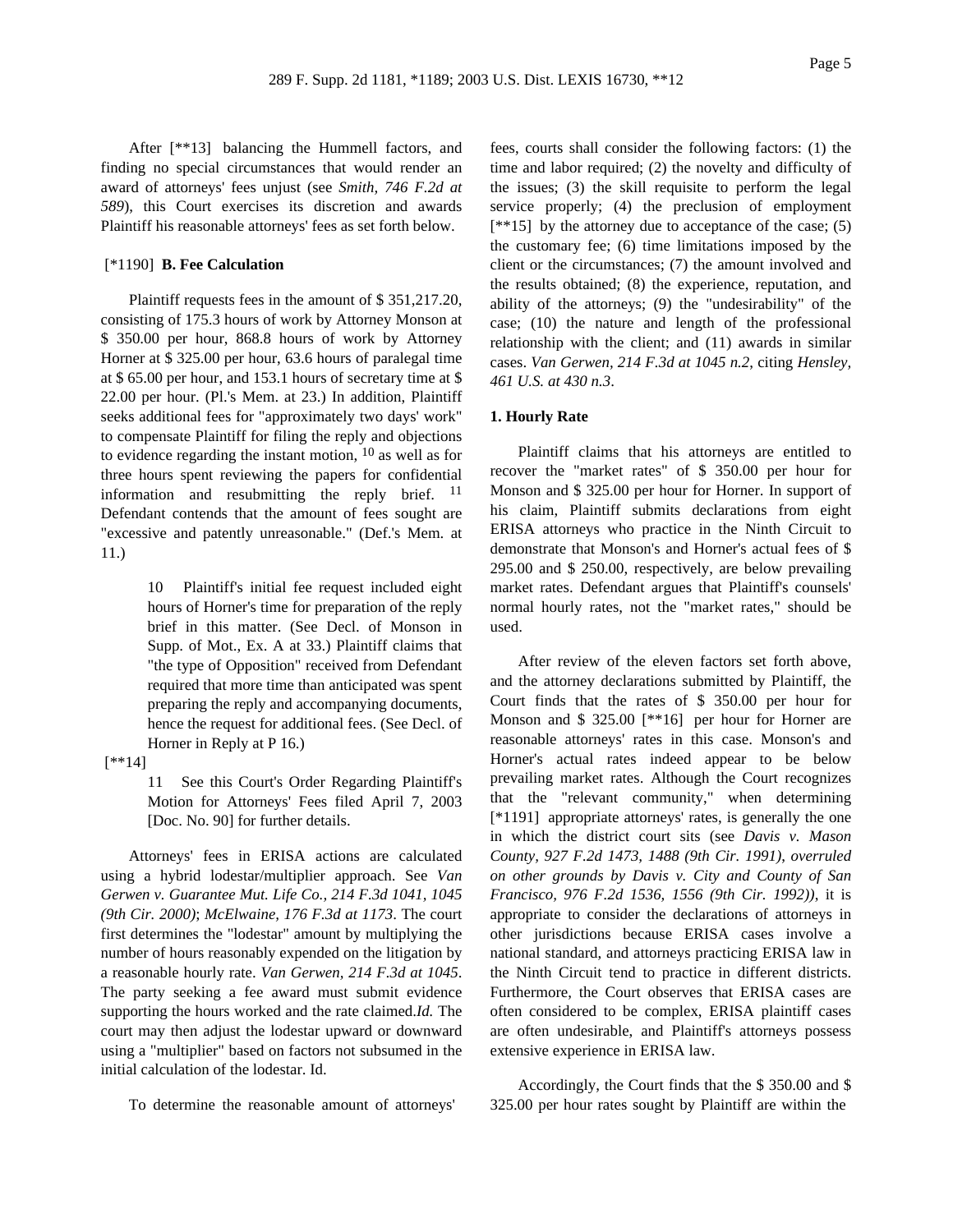realm of reasonableness. As Defendant has not objected to the rates of Plaintiff's claimed paralegal and secretarial fees  $12$  of \$ 65.00 [\*\*17] and \$ 22.00 per hour, respectively, the Court finds that Plaintiff is entitled to these hourly rates.

> 12 Although Defendant does not dispute the *hourly rate* of fees for secretarial time, Defendant does dispute the manner in which the secretarial time was accounted for. Defendant's argument is addressed in greater detail below.

#### **2. Amount of Hours Claimed**

In determining reasonable hours, the party requesting fees bears the burden of submitting detailed time records justifying the hours claimed to have been expended. *Hensley, 461 U.S. at 433*. Those hours may be reduced by the court where documentation of the hours is inadequate, if the case was overstaffed and hours are duplicated, or if the hours expended are deemed excessive or otherwise unnecessary. *Id. at 433-34*.

The amount of hours claimed by Plaintiff are as follows: 175.3 hours by Attorney Monson, 868.8 hours by Attorney Horner, 63.6 hours of paralegal time, and 153.1 hours of secretary time. Defendant presents [\*\*18] several arguments countering the number of hours claimed, each of which will be addressed in turn.

## **a. Excessive hours**

Defendant argues that "this litigation involved nothing more than the applicability of an ERISA statute of limitations provision" which should have been litigated more "efficiently and economically." (Def.'s Mem. at 18.) In support of its argument, Defendant's counsel's paralegal created a matrix categorizing the tasks performed by Plaintiff's attorneys. Although Plaintiff objected to and moved to strike the paralegal's declaration, including the matrix, 13 Plaintiff's attorneys themselves used the matrix, added to the categories therein, and recategorized some of the tasks performed.

> 13 The Court overrules and denies Plaintiff's Objection to Evidence and Motion to Strike the Declaration of Defense "Paralegal" Cynthia J. Huffaker [Doc. No. 95]. The Declaration of Susan L. Horner in Reply to Defendant's Opposition [Doc. No. 97] and Exhibit A attached thereto (in which Attorney Horner adds to and recategorizes

the hours in the matrix) are sufficient to counter the claimed deficiencies with Paralegal Huffaker's matrix. Additionally, although Plaintiff and the Court do not agree with all of the numbers set forth in Huffaker's matrix, it serves as a useful baseline for categorizing the time spent on this matter by Plaintiff's counsel.

[\*\*19] After performing an exhaustive review of Plaintiff's attorneys' billing statements, this Court has formulated its own categorization of time spent by Plaintiff's attorneys on this case. The matrix attached hereto as Exhibit "A" provides a comparison between the categorization of tasks by Defendant, Plaintiff, and this Court. After full consideration of this matter, the Court [\*1192] agrees in part and disagrees in part with Defendant's arguments that the hours claimed by Plaintiff should be reduced.

Defendant contends that the hours spent preparing for and attending the Early Neutral Evaluation Conference (ENE) (45.8 hours per Defendant, 29.4 hours per Plaintiff, 34.8 per the Court) were excessive. The Court, however, finds it difficult to objectively criticize the amount of time spent preparing for the ENE. Plaintiffs in ERISA matters generally must spend a great amount of time preparing for conferences and other proceedings because ERISA cases tend to be factually intensive. Thus, the Court declines to second-guess the amount of time spent by Plaintiff's attorneys preparing for the ENE.

Defendant also contends that the hours spent preparing for and attending the settlement conferences [\*\*20] (72.7 hours per Defendant, 60.3 hours per Plaintiff, 114.7 hours per the Court  $^{14}$ ) were excessive. According to the Court's calculations, 44.4 of the hours spent on settlement conferences related to the first settlement conference held on November 17, 1999, and 70.3 hours related to the second settlement conference held on October 24, 2002. Again, the Court finds it difficult to objectively criticize Plaintiff's counsel for their preparation time, given the fact-intensive nature of ERISA cases. Additionally, the Court notes that the October 24, 2002, settlement conference was the first key "event" at the district court after remand by the Ninth Circuit, and thus it is understandable that extra time would have been needed to prepare for that conference. Thus, the Court again declines to second-guess the efforts by Plaintiff's attorneys, particularly when these efforts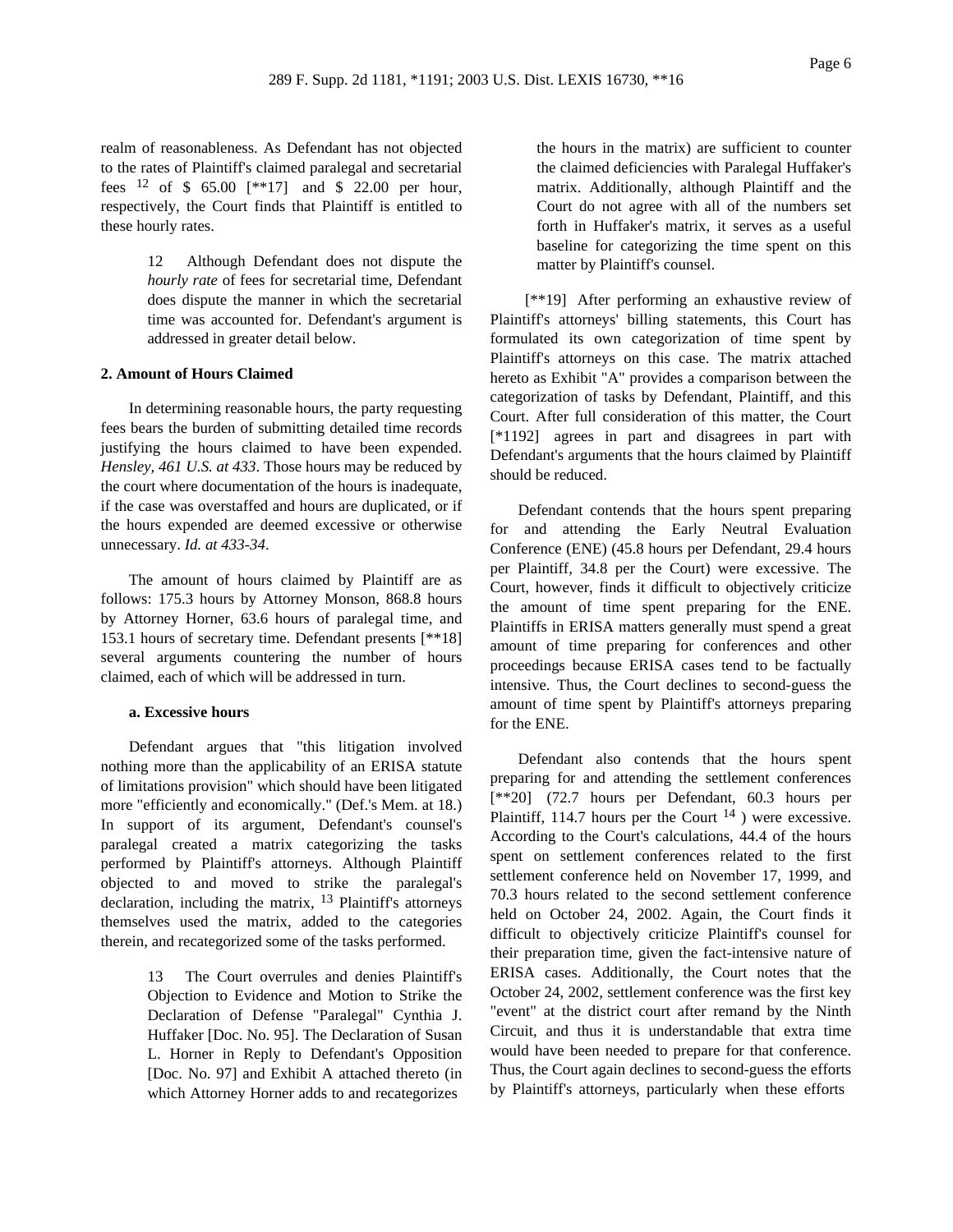eventually led to the settlement in this case.

14 See Exhibit A attached hereto for an explanation of some of the discrepancies between the calculations of hours.

[\*\*21] Defendant further contends that the hours spent on the motions for summary adjudication (206.9 - 211.0 hours) were excessive. The Court finds the amount of time spent by Plaintiff's attorneys was reasonable, given the critical nature of the motion to Plaintiff's case. Thus, the Court declines Defendant's request to reduce these hours.

Finally, Defendant argues that the hours spent on Plaintiff's appeal (354.6 hours per Defendant, 475.7 hours per Plaintiff [including paralegal hours], and 318.6 hours per the Court) were excessive. The Court disagrees. Plaintiff's attorneys obtained a favorable result on appeal, should be rewarded for that effort, and the hours expended were reasonable for that effort. The Court will, however, cut the 6.0 hours billed by Attorney Monson on October 6, 2001 in relation to the oral argument before the Ninth Circuit. Monson did not participate in the argument. According to his Declaration, Monson "was present in the courtroom listening to" the argument. 15

> 15 Defendant also argues that Plaintiff's research hours were excessive. Because the Court has incorporated the research hours into the various events the research related to (ENE, settlement conference, appeal, etc.), the Court will not separately address this argument. In any event, the research hours calculated by Defendant, 310.6, is inflated, as discussed in footnote 7 of Exhibit A, attached hereto.

## [\*\*22] **b. "Block-billed" time entries**

The Court agrees with Defendant that Plaintiff's attorneys' billing entries make it difficult to assess how much time was spent on each particular task. Plaintiff's attorneys, rather than billing separately for each task performed, billed an undivided amount of time on each date. [\*1193] See Decl. of Monson in Supp. of Mot., Ex. A. However, the Court finds that the billing entries sufficiently document the hours spent on the case by Miller, Monson. See *Hensley, 461 U.S. at 433, 437 n.12* ("Plaintiff's counsel, of course, is not required to record in great detail how each minute of his time was expended. But at least counsel should identify the general

subject matter of his time expenditures."). Therefore, the Court denies Defendant's request to deny fees for all "block-billed" entries.

#### **c. Non-attorney work performed by attorneys**

Defendant argues that Horner's billing of 77.8 hours to prepare a chronology of documents in this case should be billed at Miller, Monson's \$ 65.00 per hour paralegal rate rather than Horner's attorney rate. 16 Attorney Horner describes the preparation of the chronology as "reviewing of the documents [\*\*23] and selecting the pertinent facts and information." The Court agrees that this is a paralegal task. "When a lawyer spends time on tasks that are easily delegable to non-professional assistance, legal service rates are not applicable." *New Mexico Citizens for Clean Air and Water v. Espanola Mercantile Co., Inc., 72 F.3d 830, 835 (10th Cir. 1996)*. However, the Court finds that Horner spent 49.6 hours, not 77.8 hours, on the chronology. Thus, the Court reduces the fee award by \$ 12,896.00 (49.6 hours x \$ 260 per hour 17 ).

> 16 The Court grants Defendant's request that the Court take judicial notice of the November 6, 2002 Order by the Honorable Barry Ted Moskowitz in Arkin v. Fortis Benefits Ins., Co., etc., 01-CV-0269 BTM (RBB). In Arkin, Judge Moskowitz found that a chronology prepared by Horner should be charged at the paralegal rate. Plaintiff's objection to evidence and motion to strike the request for judicial notice are overruled and denied.

> 17 \$ 325.00 per hour (Horner's "market" rate) minus \$ 65.00 per hour (Miller Monson's paralegal rate).

[\*\*24] In addition to preparing a chronology, Horner engaged in other tasks that would have been easily delegable to either a paralegal or secretary. For example, on 9/7/00, Horner billed. 1 hours to "Calendar rescheduled pre-trial conference." On 12/17/01, she billed for calling the Ninth Circuit regarding "page limit and style and cover color." And, on 11/14/01, Horner's billing entry included making "reservations for travel to Pasadena." Other paralegal/secretarial tasks billed for by Horner include creating files, reorganizing files, preparing tables of contents and tables of authorities, and preparing indexes. See, e.g., Horner's billing entries on 2/17/00, 11/1/00, 3/9/01, 4/9/01, 7/17/01, 7/18/01, 7/19/01, 11/21/01, 12/11/01, 8/14/02, and 8/15/02. Therefore, the Court reduces Horner's requested hours by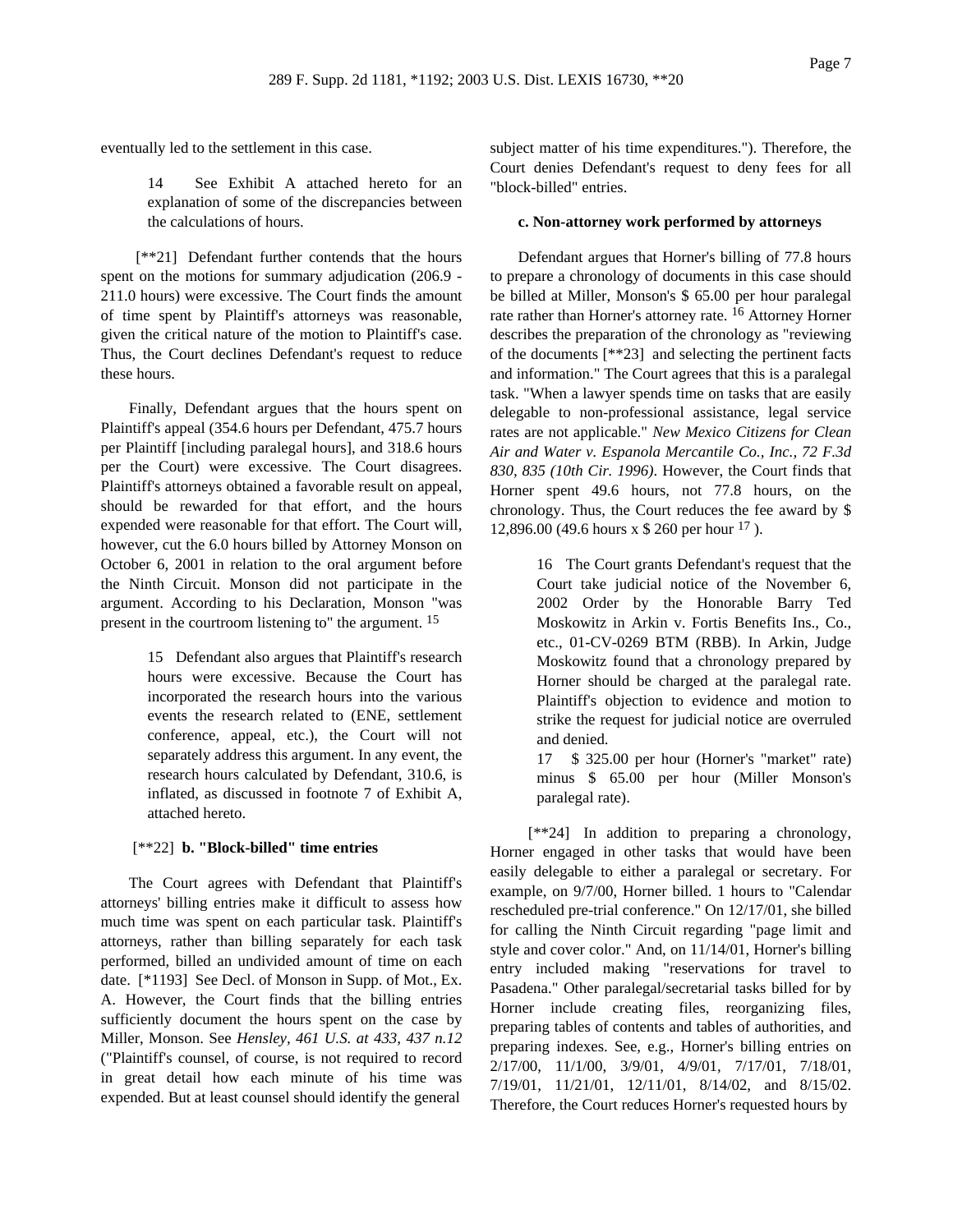3%. 18

18 The Court has subtracted a percentage of Horner's hours, rather than an actual number of hours, because, as discussed above, the manner in which Plaintiff's attorneys entered their billing makes it difficult to determine exactly how much time was spent on each individual task.

### [\*\*25] **d. Recovery of post-settlement fees**

Litigation pursued to obtain benefits should be distinguished from litigation pursued after payment of benefits became certain. See, e.g., *McElwaine, 176 F.3d at 1174*. Defendant thus argues that Plaintiff is not entitled to recover fees after November 13, 2002, the date of the settlement agreement in this case. However, the Court finds that, other than preparing the instant motion, Plaintiff's attorneys billed only 3.2 hours after November 13, 2002. The Court believes that this time was reasonably spent reviewing the settlement agreement, discussing the terms of the [\*1194] settlement with Plaintiff, and communicating with the Court.

With respect to the fees spent on preparing the instant motion, Defendant argues that this time - 75.4 hours, by the Court's calculation - should be denied, or, in the alternative, reduced. Again, the Court is not inclined to second-guess the amount of time spent by counsel in preparing a motion which involves issues significant to the case, particularly when, as here, the motion is successful.

With respect to the time spent by Plaintiff's counsel on preparation of the reply brief for the instant motion, [\*\*26] the initial eight hours estimated by Plaintiff's counsel appears reasonable to the Court. The Court disagrees, however, with Horner's argument that her work in preparing a reply brief was "increased due to the nature of the type of Opposition" received (see Decl. of Horner in Reply at P 16), and thus declines Plaintiff's request for additional fees for approximately two days' work. The Court also declines to award an additional three hours of time spent by Plaintiff for reviewing the motion and opposition papers for confidential information and resubmitting the reply brief. 19

> 19 Furthermore, the Court overrules and denies Plaintiff's Objection to Evidence and Motion to Strike Portions of the Declaration of Defense Counsel Edwin A. Oster. The Court has placed

appropriate weight on the personal opinions expressed by Oster and the other attorneys, including Plaintiff's attorneys, throughout the papers relating to the instant motion.

#### **e. Secretarial time is unaccounted for**

Fees for secretarial time may [\*\*27] be included in an award for attorneys' fees. See, e.g., *D'Emanuele v. Montgomery Ward & Co., Inc., 904 F.2d 1379, 1387 (9th Cir. 1990)*, *overruled on other. grounds* by *Burlington v. Dague, 505 U.S. 557, 120 L. Ed. 2d 449, 112 S. Ct. 2638 (1992)* . However, like attorney time, secretarial time must be sufficiently documented. *D'Emanuele, 904 F.2d at 1387*. Miller, Monson's billing entries for secretarial time do not include any information describing the tasks performed. Although Attorney Monson provides a general description of the secretarial tasks performed, including "telephone contact[s] ..., assisting attorneys and paralegals with finalizing and filing of motion papers, typing letters ..., and contact with the client" (See Decl. of Monson in Support of Mot. at P 26), this generalized description provides insufficient support for the secretarial fees requested. Thus, the Court reduces the requested secretarial fees by 25%.

## **f. Other reductions**

Although not raised by Defendant, the Court finds that there are additional reasons to reduce Plaintiff's attorneys' bills. First, the Court finds that Monson and Horner billed [\*\*28] an inordinate amount of time for interoffice conferences. In reviewing Miller, Monson's bills, the Court has noted numerous occasions in which Attorneys Monson and Horner consulted and coordinated with one another. Although it has been recognized that "the participation of more than one attorney does not necessarily constitute an unnecessary duplication of effort" (see *McGrath v. County of Nevada, 67 F.3d 248, 255 (9th Cir. 1995))*, the Court believes that Monson and Horner inappropriately billed for communicating with one another  $20$  and delegating tasks to office personnel  $21$ . [\*1195] Counsel submitting fee applications shall exclude hours that are "excessive, redundant, or otherwise unnecessary, just as a lawyer in private practice ethically is obligated to exclude such hours from his fee submission." *Hensley, 461 U.S. at 439-40*. Furthermore, "hours that are not properly billed to one's client also are not properly billed to one's adversary ...." *Id. at 1940*. This Court doubts that Miller, Monson would have charged Plaintiff for all of Monson's and Horner's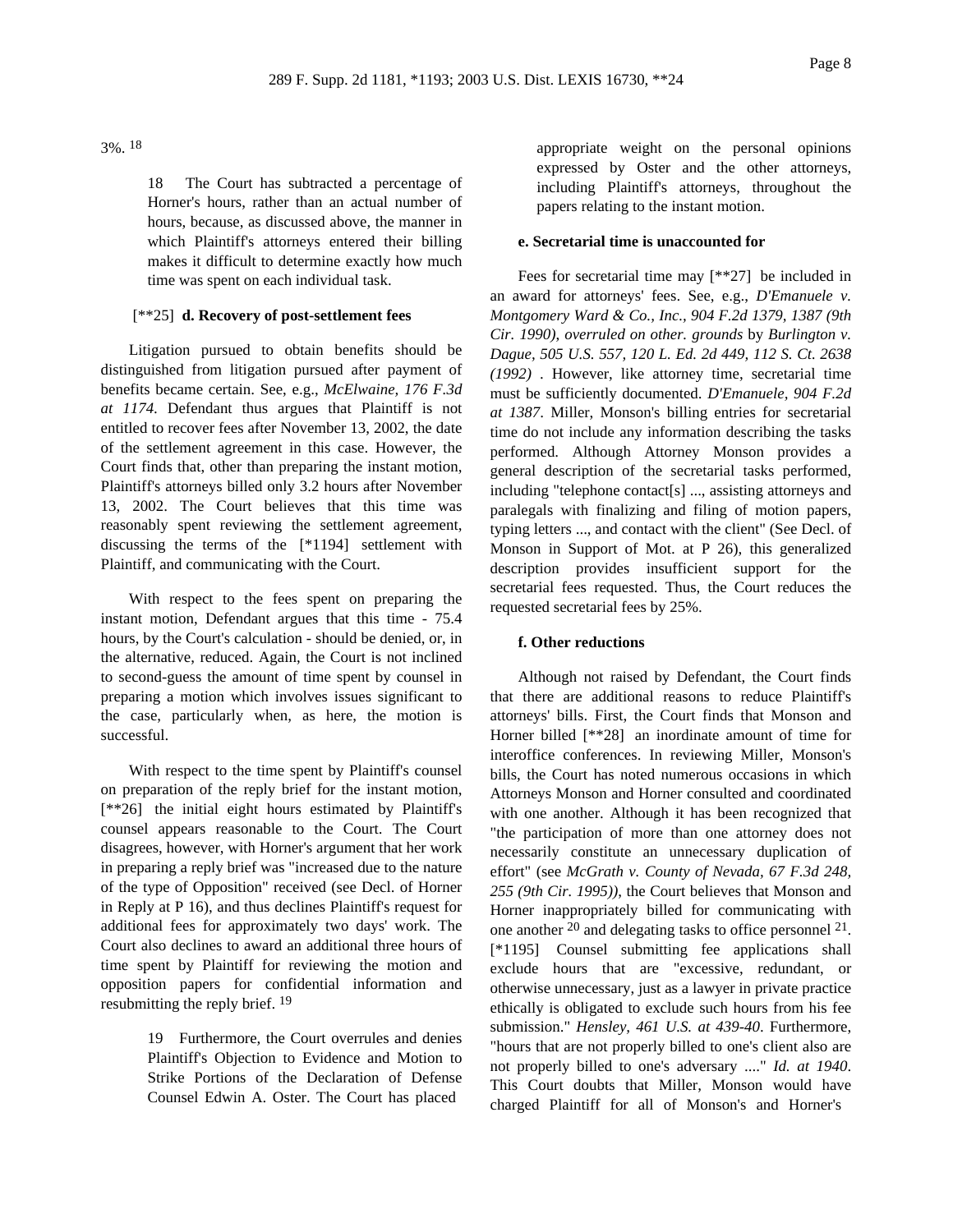consultations with one another (it is not Plaintiff's [nor Defendant's] fault [\*\*29] that Miller, Monson chose to staff the case with two attorneys), and thus, as discussed further below, Plaintiff's requested attorney hours will be reduced accordingly.

> 20 See, e.g., billing entries on 10/21/99, 11/18/99, 2/2/00, 2/24/00, 3/20/00, 3/21/00, 3/27/00, 3/29/00, 4/5/00, 5/9/00, 5/10/00, 10/18/00, 3/6/01 (2.9 hours!), 5/7/01, 7/12/01, and 12/21/01. 21 See, e.g., billing entries on 3/7/01, 12/6/01,

12/28/01, 10/18/02, 10/23/02, and 10/24/02. Additionally, the Court finds that Monson's and

Horner's billing entries reflect, at times, double-billing and/or a duplication of effort. For example, on 2/21/00, Monson and Horner each billed for reviewing Defendant's objection to Plaintiff's expert designation. On 6/10/02 and 6/11/02, Monson and Horner each billed for reviewing the Ninth Circuit's opinion in this case. On 11/5/02, both attorneys billed for reviewing Magistrate Judge Stiven's settlement recommendation. These entries provide further support for a reduction in Plaintiff's requested [\*\*30] attorney hours, as these hours were not "reasonably expended." See *Hensley, 461 U.S. at 434*.

Finally, the Court notes that some of Plaintiff's attorneys' billing entries were vague and thus do not support the hours claimed. See, e.g., 2/10/00 billing entry for "continued work on case." See also 2/21/01 billing entry for "research of issues." Additionally, Plaintiff's attorneys billed for correcting errors previously made. See, e.g., 5/10/01 billing entry, in which Horner billed 2.1 hours for "Telephone call from Mr. Wong at 9th Circuit re: font in footnotes; call to office; review for corrections and review brief format and pagination." Defendant should not be required to pay for Plaintiff's attorneys to fix their own errors.

Pursuant to the above, the Court reduces Monson's and Horner's requested hours by 10% each.

## **3. Plaintiff's Request for an Enhancement to the Lodestar**

There is a strong presumption that the lodestar figure represents a reasonable attorneys' fee. *United Steelworkers of America v. Phelps Dodge Corp., 896 F.2d 403, 406 (9th Cir. 1990)*; *Jordan v. Multnomah*

*County, 815 F.2d 1258, 1262 (9th Cir. 1987).* [\*\*31] Upward or downward adjustments to the lodestar fee occur only in "rare, exceptional cases." *Cunningham v. County of Los Angeles, 879 F.2d 481, 487 (9th Cir. 1988)*. In considering the degree of success achieved by Plaintiff in this case, the Court finds that the hours reasonably expended on this matter are a satisfactory basis for a fee award, and that no adjustment is necessary. See, e.g., *Hensley, 461 U.S. at 435* (stating that an enhanced award is appropriate only "in some cases of exceptional success"). Therefore, the Court declines Plaintiff's request for an upward enhancement of the lodestar figure.

## **C. Costs**

Defendant does not dispute the amount of costs claimed by Plaintiff, and the costs requested are sufficiently documented. The Court awards Plaintiff \$ 3,246.39 in costs.

## **III.**

#### **CONCLUSION**

For the reasons set forth above, this Court hereby **GRANTS IN PART** Plaintiff's Motion for Attorneys' Fees and [\*1196] Costs. The Court awards Plaintiff \$ 285,869.00 in attorneys' fees (151.8 hours at \$ 350 per hour for Monson, 755.8 hours at \$ 325 per hour for Horner, minus \$ 12,896.00), \$ 4,134.00 in paralegal fees (63.6 hours at \$ 65.00 [\*\*32] per hour), \$ 2,525.60 in secretarial fees (114.8 hours at \$ 22.00 per hour), and \$ 3,246.39 in costs for a total of \$ 295,774.99.

Payment shall be issued by Defendant to Plaintiff's counsel within thirty days of the "Filed" date of this Order. The Clerk of the Court shall enter judgment pursuant to the terms of this Order.

### **IT IS SO ORDERED.**

Dated: September 15, 2003

LEO S. PAPAS

United States Magistrate Judge

EXHIBIT A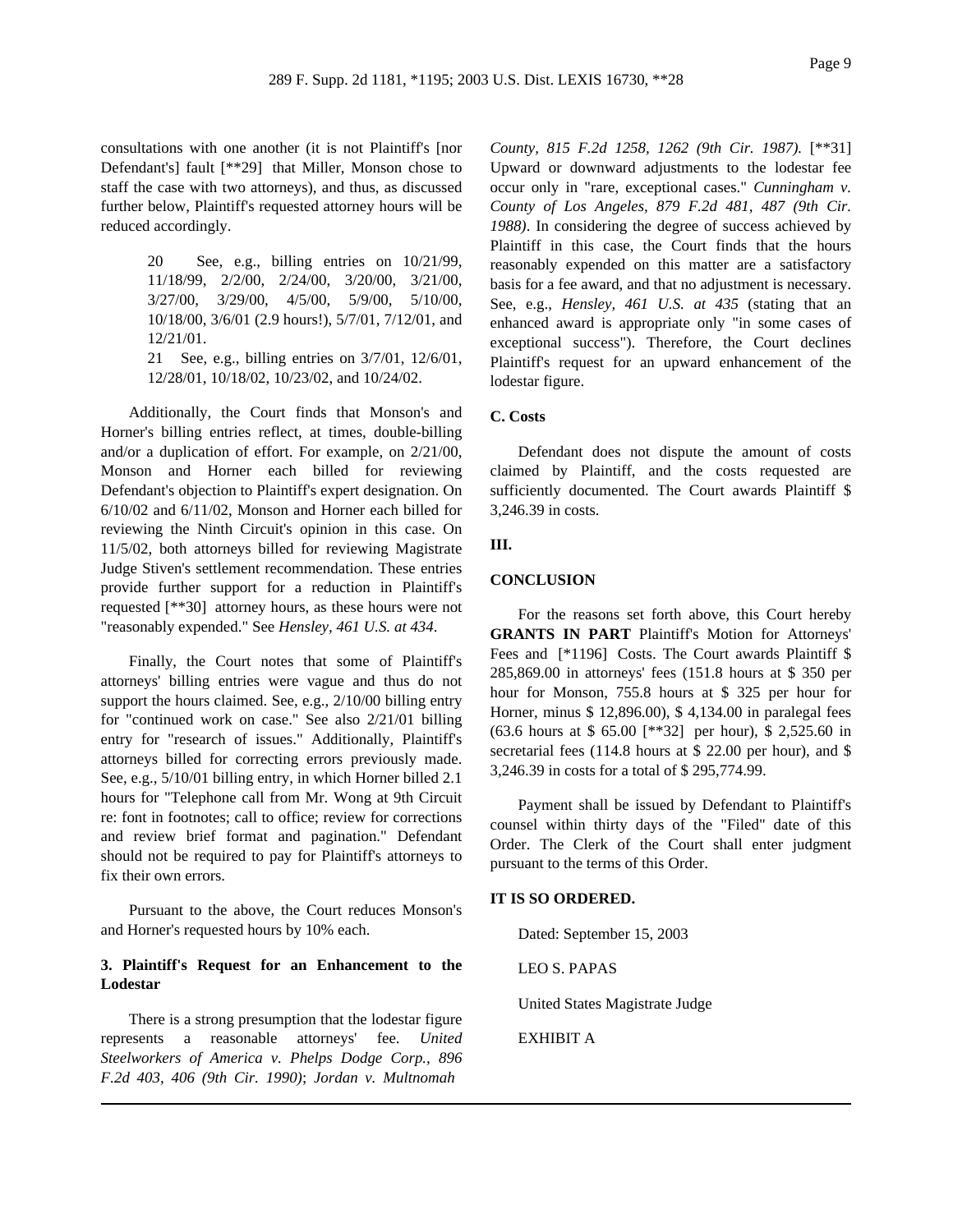| <b>TASKS</b>             |                | DEFENDANT'S PLAINTIFF'S NUMBERS | <sup>2</sup> COURT'S NUMBERS |
|--------------------------|----------------|---------------------------------|------------------------------|
|                          | $^1$ NUMBERS   |                                 |                              |
| Pralitigation            | 13.2           | 13.2                            | 13.2                         |
| Pleadings                | 7.0            | 6.3                             | 6.1                          |
| <b>HNE</b>               | 45.8           | 29.4                            | 34.8                         |
| Settlement               | 72.7           | 60.3                            | 114.7                        |
| Conferences              |                |                                 |                              |
| Motions for Summary      | 211.0          | 206.9                           | 209.9                        |
| Adjudication             |                |                                 |                              |
| Appeal                   | 354.6          | $\frac{3}{3}$ 475.7             | 318.6                        |
| <b>Attorneys' Fees</b>   | 56.6           | 47.9                            | 75.4                         |
| Motion                   |                |                                 |                              |
| Post-Settlement          | 458.5          | --                              | 53.2                         |
| Work                     |                |                                 |                              |
| Research                 | 6 310.6        | $7 -$                           | 845.6                        |
| Chronology               | 84.4           | Not specified                   | 49.6                         |
| Secretary                | 136.7          | 153.1                           | Analyzed separately          |
| <sup>9</sup> Discovery   | $\overline{a}$ | 134.0                           | 125.0                        |
| <b>Court Status</b>      | $-$            | 10.1                            | 7.9                          |
| Conferences              |                |                                 |                              |
| <b>Defendant's Costs</b> | $-$            | 23.7                            | 23.2                         |
| Motion                   |                |                                 |                              |
| Social Security          | $-$            | 8.5                             | 10.5                         |
| Offsets                  |                |                                 |                              |
| Miscellaneous            | $-$            | $-$                             | 6.4                          |
| <b>TOTAL</b>             |                |                                 | 1044.1                       |

[\*\*33]

1 There are large discrepancies between the numbers in several of the categories because both Defendant's and Plaintiff's numbers include parapegal and/or secretary time. The Court's numbers include attorney time only as the paralegal and secretaries fees are addressed separately. Additionally, Plaintiff's attorneys failed to categorize some of the tasks performed. (See Decl. of Horner in Reply. Ex. A at 29-32.)

2 Because Plaintiff's attorneys did not track the amount of time agent on each task within each

billing entry, two or sometimes three categories were assigned to some billing entries. When it was not possible for the Court to reasonably determine the amount of time spent on a category of task within a billing entry, the Court split the amount billed into halves or thirds, as appropriate. For example, on 8/2/99, Attorney Horner billed 5.5 hours for "Continue with chronology and document content and ENEC conference statement." (See Decl. of Horner in Reply, Ex. A at 3.) Because Attorney Horner did not allocate her time between the two tasks, the Court applied half the time to the "ENE" category and half the